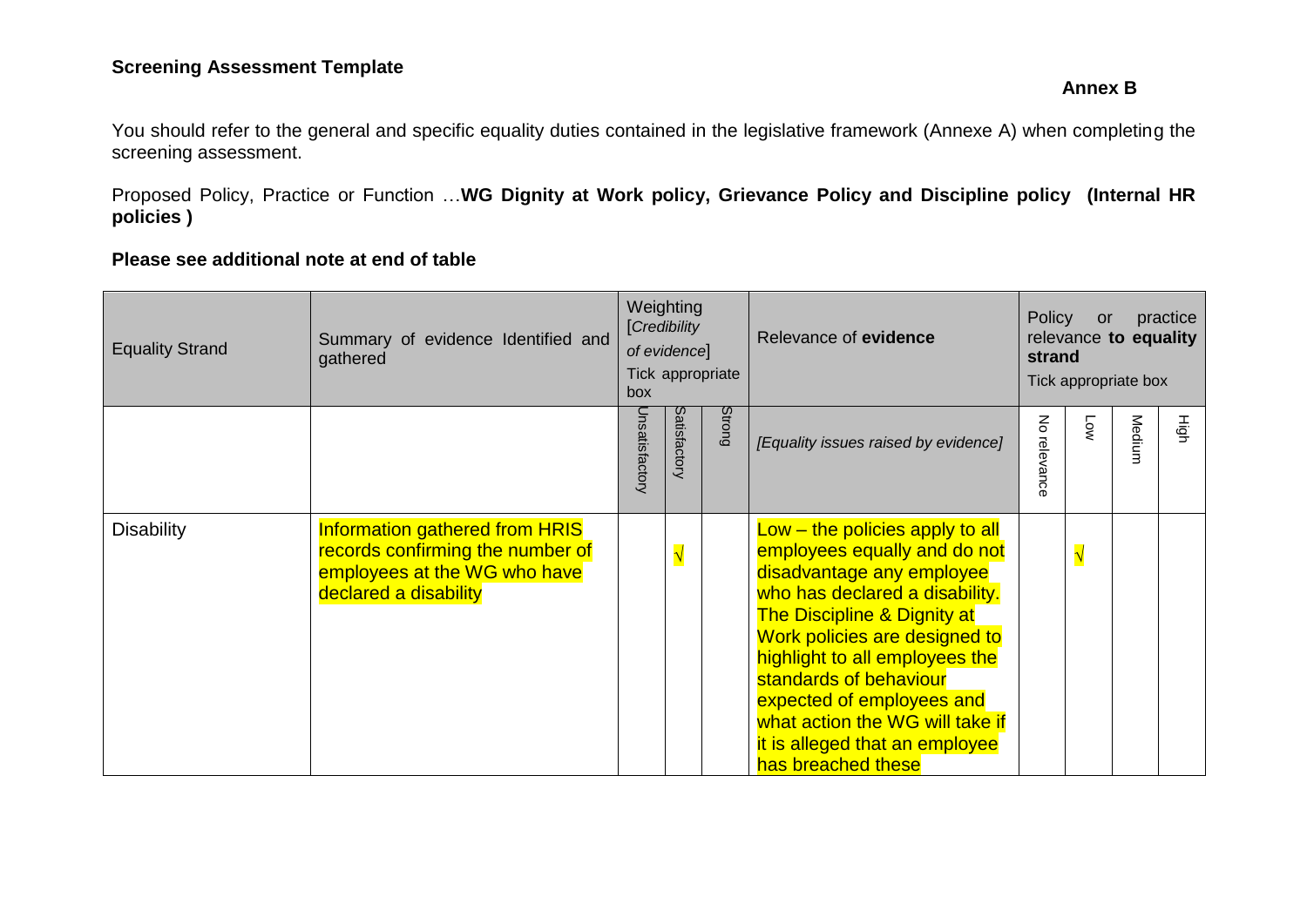|  | standards. The Grievance            |  |
|--|-------------------------------------|--|
|  |                                     |  |
|  | <b>Policy highlights how</b>        |  |
|  | employee can raise workplace        |  |
|  | concerns and how they will be       |  |
|  | addressed.                          |  |
|  |                                     |  |
|  |                                     |  |
|  | If an employee who has a            |  |
|  | disability is required to attend    |  |
|  | a meeting under these               |  |
|  | policies, the WG will ensure        |  |
|  | that any reasonable                 |  |
|  |                                     |  |
|  | adjustments are made to             |  |
|  | enable them to fully participate    |  |
|  | in the meeting. For example, if     |  |
|  | a support worker assists the        |  |
|  | employee to carry out their         |  |
|  | duties, they may accompany          |  |
|  | the employee to the meeting,        |  |
|  | in addition to a colleague or a     |  |
|  |                                     |  |
|  | TU representative who will act      |  |
|  | as representative; if an            |  |
|  | employee with a disability          |  |
|  | needs to receive papers in          |  |
|  | alternative format or slightly      |  |
|  | longer to consider the papers,      |  |
|  | this will be considered and if      |  |
|  | reasonable, will be agreed.         |  |
|  |                                     |  |
|  | <b>Arising from the Fit for the</b> |  |
|  | <b>Future feedback: Supporting</b>  |  |
|  | <b>Disabled colleagues</b>          |  |
|  | Engagement feedback, future         |  |
|  | training in Equality & Diversity    |  |
|  | is being planned which will         |  |
|  |                                     |  |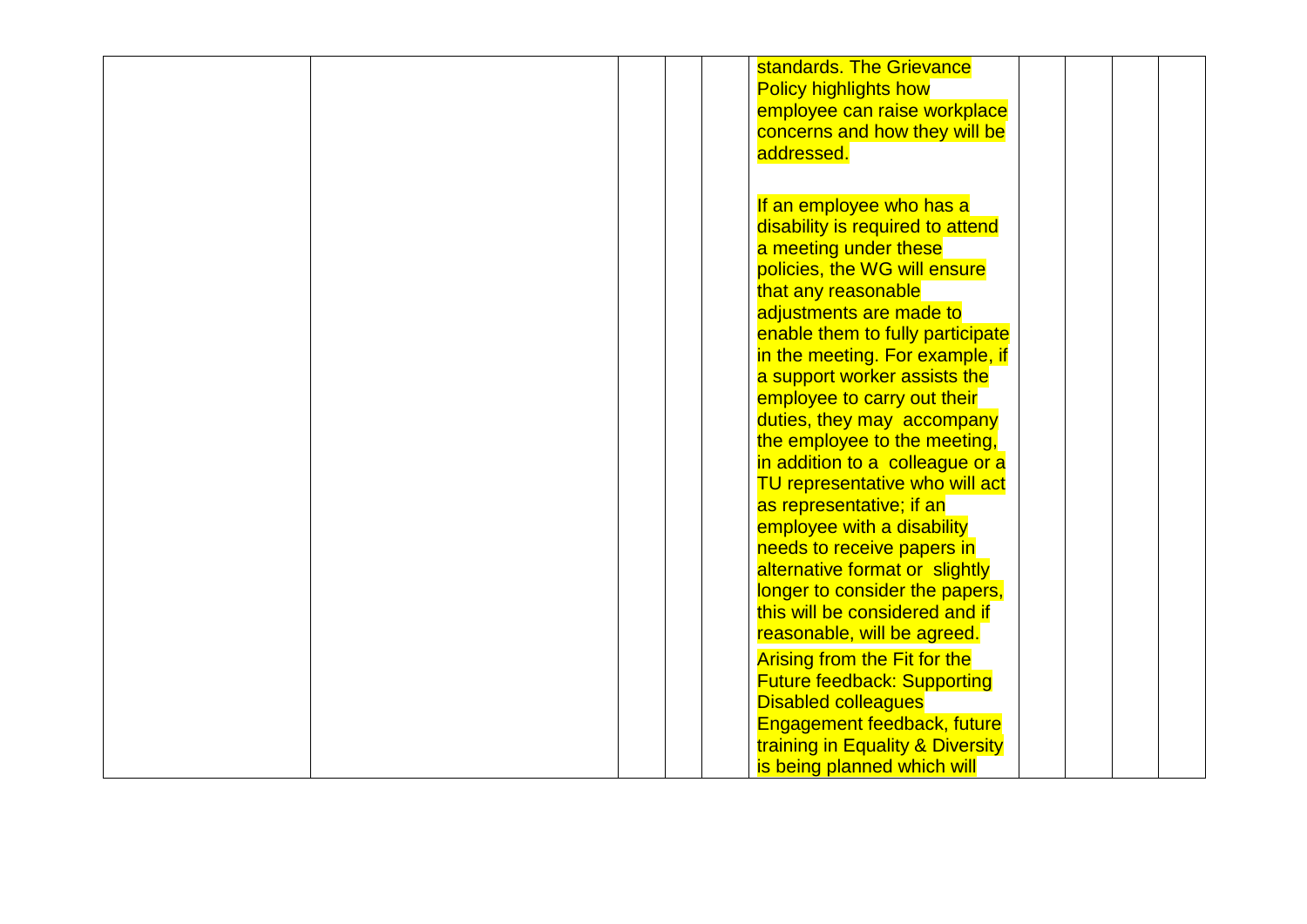|                                                        |                                                                                                                      |           | cover participation and<br>accessibility issues.                                                                                                     |           |  |  |
|--------------------------------------------------------|----------------------------------------------------------------------------------------------------------------------|-----------|------------------------------------------------------------------------------------------------------------------------------------------------------|-----------|--|--|
| Race                                                   | Information gathered from HRIS<br>records confirming the ethnicity of<br>employees at the WG.                        | $\sqrt{}$ | None – the policies apply to all<br>employees equally and do not<br>disadvantage any employee<br>due to their ethnicity.                             | $\sqrt{}$ |  |  |
| Gender<br>Gender and<br>Reassignment                   | Information gathered from HRIS<br>records confirming the gender of<br>employees at the WG.                           | $\sqrt{}$ | None – the policies apply to all<br>employees equally and do not<br>disadvantage any employee<br>due to their gender.                                | $\sqrt{}$ |  |  |
| Age                                                    | Information gathered from HRIS<br>records confirming<br><b>the</b><br>age<br>breakdown of employees at the<br>WG.    | $\sqrt{}$ | None - the policies apply to all<br>employees equally and do not<br>disadvantage any employee<br>due to their age.                                   | $\sqrt{}$ |  |  |
| Religion<br><b>Belief</b><br>and<br>and Non-Belief     | Information gathered from HRIS<br>records confirming the religion and<br>belief breakdown of employees at<br>the WG. | $\sqrt{}$ | None – the policies apply to all<br>employees equally and do not<br>disadvantage any employee<br>due to their religion or belief<br>(or non-belief). |           |  |  |
| <b>Sexual Orientation</b>                              | Information gathered from HRIS<br>records confirming the sexual<br>orientation of employees at the<br>WG.            | $\sqrt{}$ | None – the policies apply to all<br>employees equally and do not<br>disadvantage any employee<br>due to their sexual orientation.                    |           |  |  |
| Human Rights<br>(see Annexe A for more<br>information) | Information gathered from HRIS<br>records for the other equality<br>strands.                                         | $\sqrt{}$ | information<br>None<br>$-$ the<br>gathered for the other equality<br>strands and the<br>lack of<br>relevance of these policies to                    |           |  |  |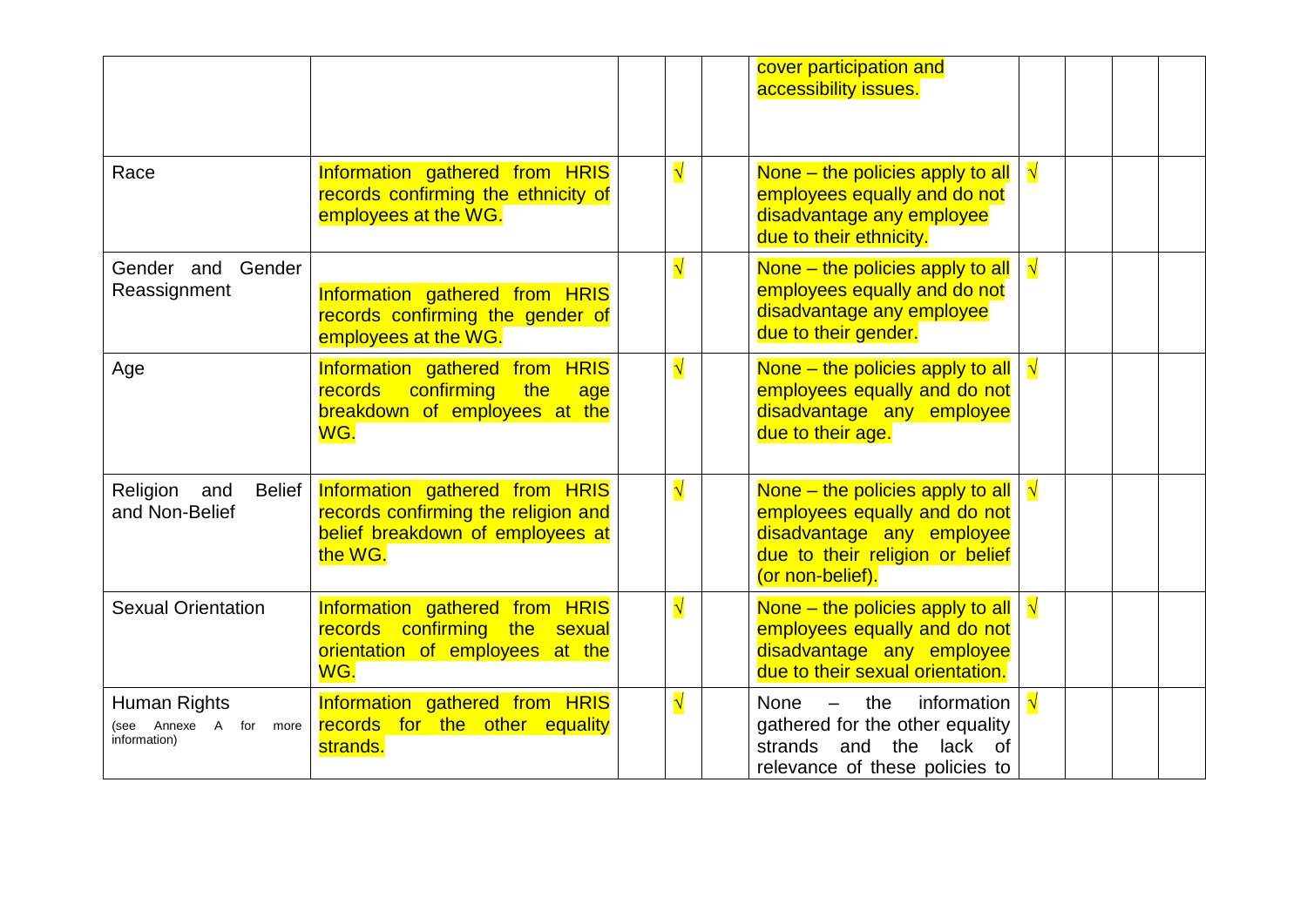|                            |                                                                                                                         |  | the strands leads to<br>a<br>judgement that there are no<br>Human Rights strand issues                                                                 |  |  |
|----------------------------|-------------------------------------------------------------------------------------------------------------------------|--|--------------------------------------------------------------------------------------------------------------------------------------------------------|--|--|
| Pregnancy and<br>Maternity | Information gathered from HRIS<br>records confirming the number of<br>women pregnant or on maternity<br>leave at the WG |  | None – the policies apply to all<br>employees equally and do not<br>disadvantage any employee<br>due to their being pregnant or<br>on maternity leave. |  |  |
| <b>Civil Partnerships</b>  | At the present time, information<br>about Civil partnerships is not<br>available at the WG                              |  | None – the policies apply to all<br>employees equally and do not<br>disadvantage any employee<br>due to their marital status.                          |  |  |

## **Additional Evidence for all Equality Strands**

#### **Equality Report 2010- 2012**

Trend data from the Equality Report 2010 - 2011 (page 3) has been examined and the numbers of complaints heard under the informal and formal stages of the Dignity at Work policy are extremely low and have fallen each year since 2003. The data is not broken down by protected characteristic so it is not possible to identify evidence by equality strand. Even if this were possible with such low numbers, the data might not be meaningful.

Coupled with the mandatory staff training on Equality & Diversity and the detailed policy and procedure, the figures may indicate that we have few issues regarding bullying and harassment at work. Conversely they may be reflective of employees not raising issues. However, the trade unions and Staff Network groups have not raised any concerns about Dignity at Work issues or the robustness of the policy in dealing with such issues.